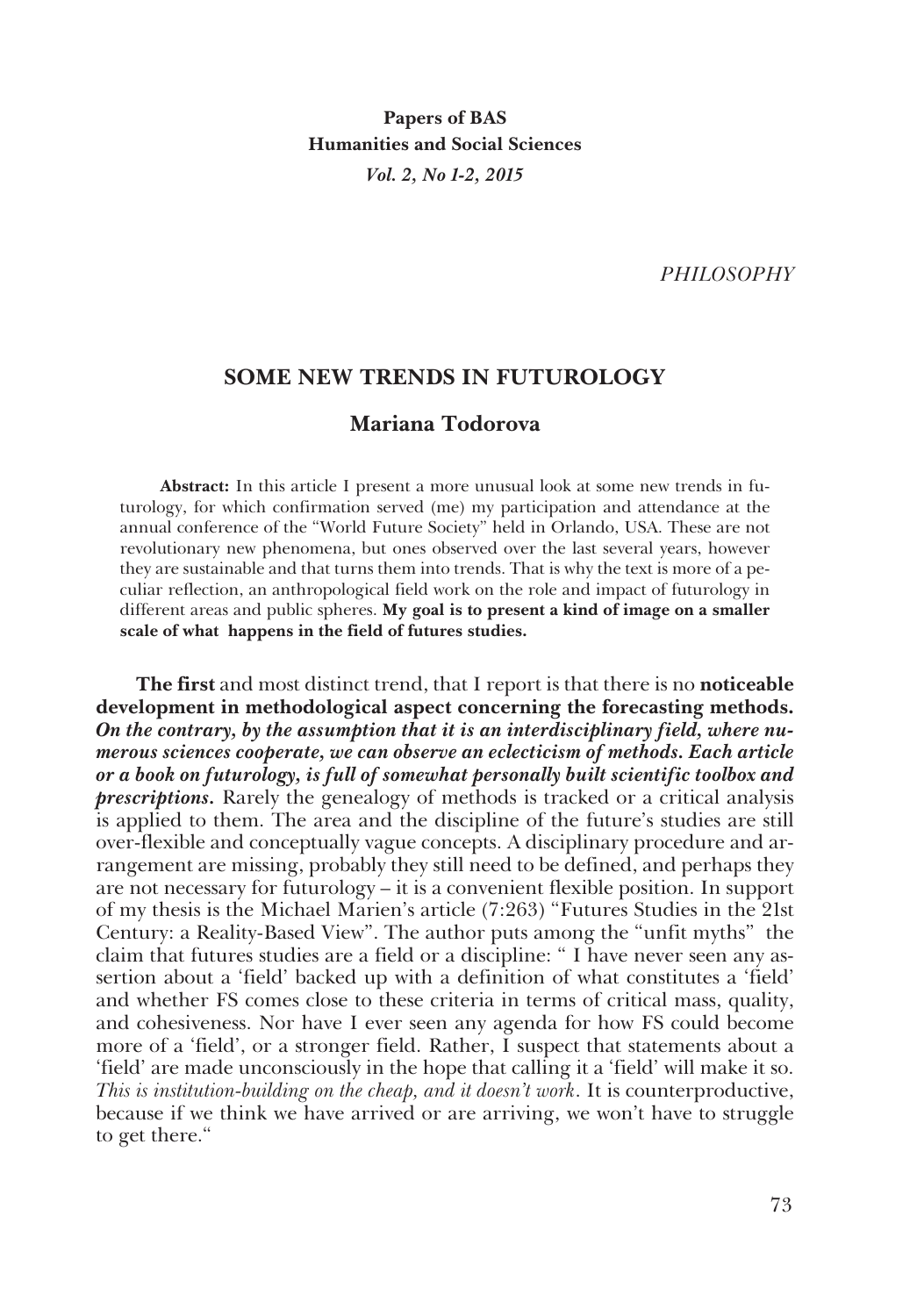**Similarly, even the term "foresight" is often presented as synonymous for prediction and futures studies.** That is to say it is used in a much wider scale than what actually is, namely a process of preparing forecasts and recommendations for the future, taking into account the expertise of all interested parties – a state, business, a professional community, and amateurish view, etc.

In the Rafael Popper's article (9): "How Foresight Methods are Selected" it is illustrated how foresight brings together a wide range of methods, which are used as a whole in futures studies. This, however, is not a sufficient ground for them to be treated and considered as interchangeable. Foresight is a powerful separate trend serving as a bridge between the main concerned parties in it, but it has not got the capacity to prepare global geopolitical predictions or to identify megatrends, for example.

**Despite this scientific eclecticism: "Futures studies are very influential, and perhaps more influential than ever. Why? Because futurology or futures studies go beyond themselves and their original aims to study and analyse the sources, patterns and causes of stability and change,** and the improvement of the means of forecasting and mapping of the alternativeness of the future. An illustration of this belief of mine could be seen in the following examples.

**The second trend on which I would like to emphasize is that futurology/ futures studies become a tool for influence, propaganda, making decisions, modelling trends or even manipulation of mass consciousness, that leads to commercialization of futurology and even of turning it into business.** This is carried out through forecasts which aim at suggesting certain ideas serving commercial or propaganda-driven projects and concepts.

Unlike other scientific fields and disciplines, futurology and its methods are studied and practiced not only in the academic world, but also in different organizations – corporative and governmental. "Futures studies" is a profile of a number of consultants who are not researchers.

To a large extent the American presidents in many sectoral policies base their decisions on the National Intelligence Council's reports, which draws up the most influential global trends reports. www.dni.gov/index.php/about/organization/national-intelligence-council-global-trends. They aim not to forecast the future, but to establish a framework for the possible variations of the future, their impact and consequences. The Chinese people's political consultative conference http://www.cppcc.gov.cn/zxww/zxyw/historical/index.shtml is similar to the National Intelligence Council (NIC) organization, which prepares the next five year plans. In fact, many decisions are taken after a kind of "foresight process". The views of different groups are taken into consideration, mostly scientists and researchers, they make consultation, then they agree and finally they fulfil an experiment in some province, to see whether this system will work in China. Thus, futurology becomes an instrument to influence the political processes and a mechanism by which decisions in that sphere are formed and taken. The political entities prepare their platforms as normative forecasts with certain values laid down in them that they project into the future.

The large corporations also make competitive strategies for the future, in order to maintain their competitiveness. **Very often the forecasts, particular-**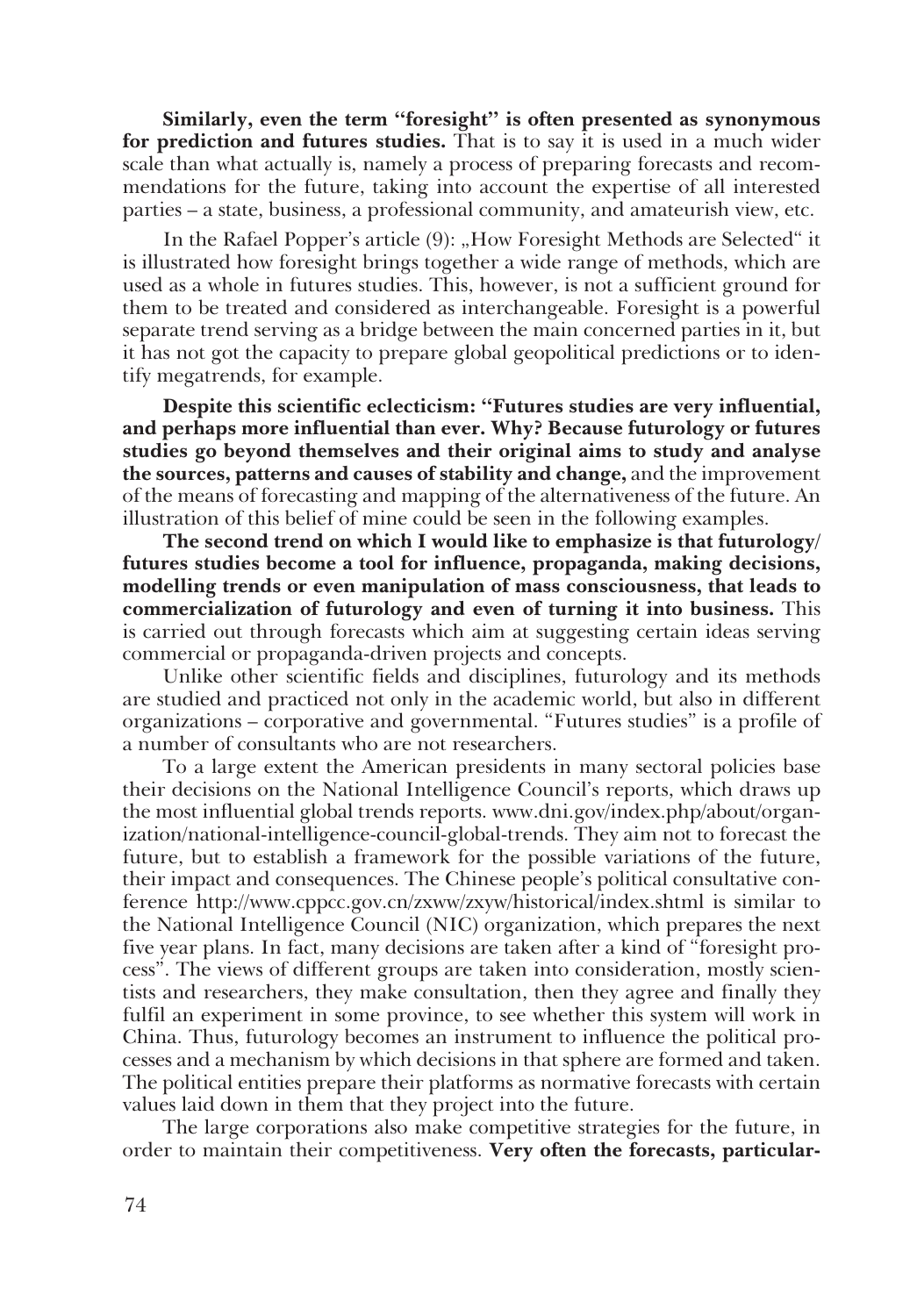**ly those concerning their technological development, are located in a some time horizon.** Let us take for example the forecast that 9.2% of cars sold in 2024 will be autonomous vehicles - www.driverless-future.com/?page  $id=384$ .

Technologically, unmanned cars are already invented. The point is that they have no value in themselves. A perfect synchronization of the navigation systems will be needed to enable their functioning. This is rather a promotional marketing gimmick of a famous automotive corporation, which aims to raise its sales now, based on these estimates. For that reason are chosen such dates as 2024 – ten years from today. 2025 is a rounded version and 2020 is the next most discussed horizon. But 2024 and 2025 are convenient dates, because, on the one hand, they are far enough, but on the other hand, they are too close for more fundamental events that further adds drama.

**Another example of the entry of futures studies in the field of consulting services is research of the habits of the Millennial Generation.** Pew Research Center in its social and demographic trends' section recently published a report "Millennials: Confident. Connected. Open to Change") (http://www.pewsocialtrends.org/2010/02/24/millennials-confident-connected-open-to-change/). Erica Orange and Jared Weiner are the consultants futurists who commented on Twitter characteristics of this generation (@webfuturetrends). Through the social network they both proclaim their consulting abilities as they build a theory of "millenials", which gives reason for the introduction of many neologisms. The so-called "millenials" are regarded as a social class. Their habitus, their way of life is called "milleniat", derived by the English words *millennium* and *procariot*, which in its turn is a form of *precarious* and *proletariat*. The forecasts of the two authors, that "millenials" will live in dominant uncertainty, difficult adaptation, and the time of disappearing of some key professions. They communicate globally, the world is small for them, but they are not so flexible and mobile, mainly because they travel mostly through the network. They have altered cognition and basicly visual perception – they do not percive the world as linear but as multilinearly, multiple. They are apolitical, but with a strong sense of belonging to a group and so on. Based on these characteristics and forecasts consultants are trying to draw what their way of life will be. In accordance with that a lot of marketing strategies are developed by which they are to be "attacked". Along the lines of this principle many other social phenomena are explored which with the help of consultants futurists and other specialists are "packaged" in patterns relevant to the market consumption.

Gregory Vit describes a similar trend in **Forecasting the Problems of Conformism in Teaching Strategies, Research And Practice Strategies** (Handbook of Research on Strategy and Foresight: 518). Vit indicates which the dominant strategic management model is by trying to offer alternative visions and models of thinking.

**The third trend seeks answers to the question what the future will be like - if it will be global or fragmented, and finds confrontation between these two trends - globalization versus fragmentated/local vision of the world.**

**Prediction and forecasting in the futures studies are also contextual, dependent on the place where the forecast is made.** A survey of the Pew Research Center (http://www.pewglobal.org/2014/10/16/greatest-dangers-in-the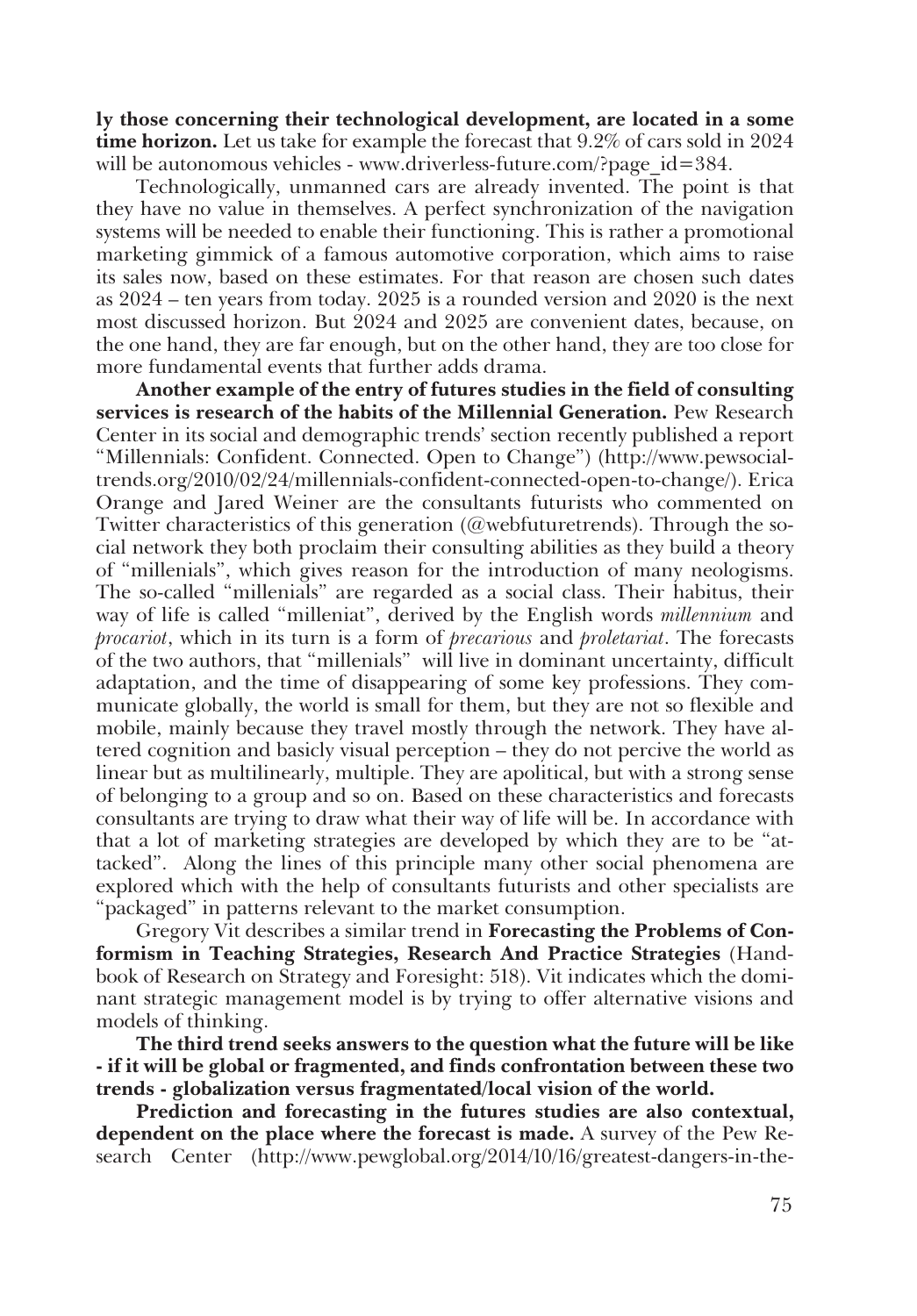world/), conducted in 44 countries around the world, from different continents, shows that people have different attitudes towards the world global threats. **This respectively affects the focus in the forecasts that have to be made.** For example: **the threat of ethnic and religious hatred** is defined as the strongest: in the Middle East - for 34% of the surveyed, in Africa and America it is for 24%, in Europe it is for 15%, in Asia 13% and in Latin America – only 9%. **Inequality** is the strongest threat to Europeans –  $32\%$ , for the USA –  $27\%$ , while for the other continents we have similar values that are below 20%. **Environmental pollution** is the greatest threat to Latin America - 25% and Asia – 22%, while in the USA and Europe they are only 15 and 14%. The nuclear weapons are considered a threat in Latin America and the USA. **Accordingly, in Africa, the greatest threat is AIDS and other communicable diseases, because of Ebola pandemic.**

**The results depend both on the continent and the problems of the particular country. That is why there is a direct correlation between these problems and the visions and the strategies for the future of these countries. In Britain, the religious and ethnic hatred is considered the biggest threat – 39%, and then comes inequality – 25%. In Japan it is about 49% of nuclear weapons and 20% environmental pollution because of the Fukushima case.**

Sohail Inayatullah in his article "The Causal Layered Analysis Reader: Theory, historical context, and case studies" demonstrates very convincingly by his method how different types of analyses for one and the same problem give different and sometimes mutually incompatible solutions. In the example about the bad infrastructure of Bangkok the local analysis and forecast lead to one solution, whereas the global one – to another, totally different solution. It puts an obligation upon us, when we observe a certain forecast, always to take into consideration the context of the country where it comes from.

Many of the global forecasts concern only a small part of mankind. The technological advantage that is typical of some countries, mainly the Anglo-Saxon world and the USA, would create insurmountable inequalities, **but these social and ethical aspects are hardly commented in the technological forecasts.**

**There is a tendency towards absolutization of the technological progress. Authors like** Ray Kurzweil, Bill Joy and Martin Rees fall into the group of the so-called technological determinists.

### **Statements of the technological absolutism:**

 $\triangleright$  Soon there will be an artificial intellect and it will be the last discovery of humanity as we know it today. In other words, "an enhanced human" (cyborgs) already exist which is "an improved and enhanced human being". It will happen after 20-30 years, according to Moore's Law (**the founder of Intel) which generally states that computers double their capacity every year.**

 $\triangleright$  There will be an artificial intelligence that will reach the human levels in the period 2029-2045.

 $\triangleright$  Progress in biotechnologies and deciphering of the genome. Diabetes, Alzheimer's disease, Parkinson's disease will all be diseases under control. This holds true for the other genes as well – the genes for the eye color, or what could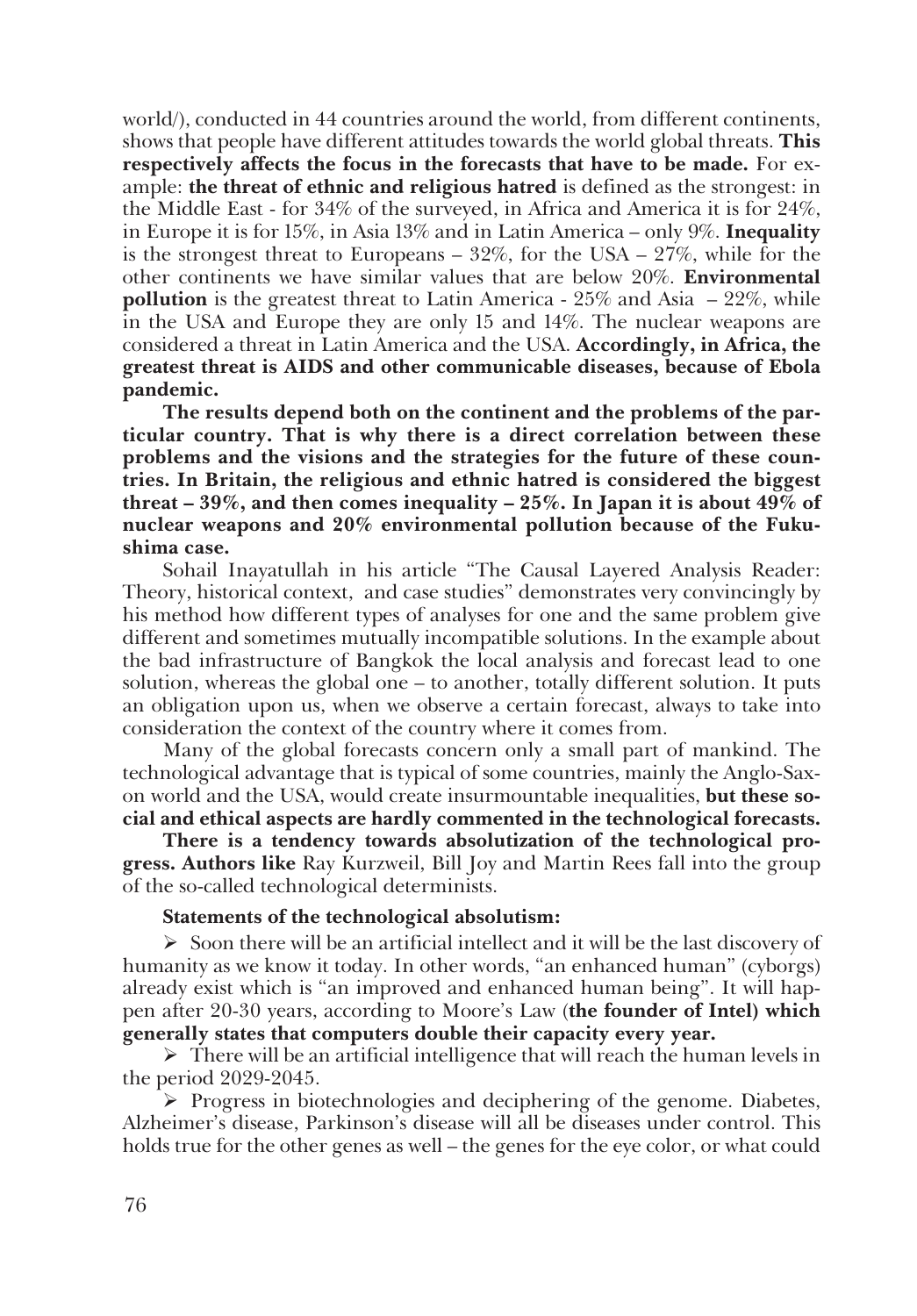cause death etc. It will turn medicine into a preventive science and will lead to implementation of the so-called **"design babies".**

#### **First steps towards immortality and "death" of the death.**

**According to the representatives of this direction in futurology everything is a technology:** nanotechnology, biotechnology, infotechnologies and cognotechnologies the building units of which are atoms, cells, bits and neurons.

 **The new professions and the extinction of the old ones.** In the virtual milieu system "Dr. Watson" – the Internet doctor, has already existed. There are similar systems suitable for architects, lawyers, that will lead to the death of the old professions and the birth of the new ones.

 $\triangleright$  The brain is the most complex structure and after 10-15 years this complexity will be unravelled. The beginning of telepathy – few years later we will not talk in the usual way but the communication will be "brain to brain."

 **The robots will have feelings. In South-Korean legislation the human rights for robots are fixed.** 

**What is typical of the technological determinism is that the futures studies are related to the paradigm of the neolibertarialism.** That is to say they are a new territory for the capital. It is emphasised that many of the scientific discoveries have happened thanks to the entrepreneurial spirit in the small and medium-size private companies, which are much more competitive than the big industial groups funded by the state. An example is given with decoding of the human genome. Initially the US government has invested significant amounts of money and not yielded success, while a small company with a team of 15 people managed to do it and now it is commonly used. **In other words, the thesis is that thanks to the entrepreneurial spirit more and more scientific discoveries are made, and they become more and more accessible because they are popular** and they aim production**. This way much more is done for the benefit of humanity, and not for the increase of inequality.** Futeres **s**tudies and the neoliberal theories mutually support each other.

### **A New era of utopia and dystopia**

Utopias flourish again. Today it is very difficult to distinguish between utopias and dystopias. It is hard to determine if Dave Eggers' novel **The Circle** is a utopia or a dystopia. The author presents the story of a new transparent world in which the technologal company "The Circle" has totally changed the way in which humanity lives. "The Circle" gets control over everything, giving the impression that the new ideals dominate. In the new world everything is so open that it is scary, because there is nothing spontaneous, human or natural left. The secret is a lie, so there is no real friendship. The perspectives for the new world is people to live in total openness, without that sense of antagonism familiar to us. The question is if the humanity is ready to live without comparing by opposing of basic categories.

It is difficult to determine if Dan Abelow's book "Expandiverse" ("Expanding the diversity") is a utopia or dystopia (http://expandiverse.com/). It presents expanding of the diversity in which all people are free and equal, but they live only in a digital universe where they are allowed to have multiple identities, and there are no institutions and responsibilities. However, the author describes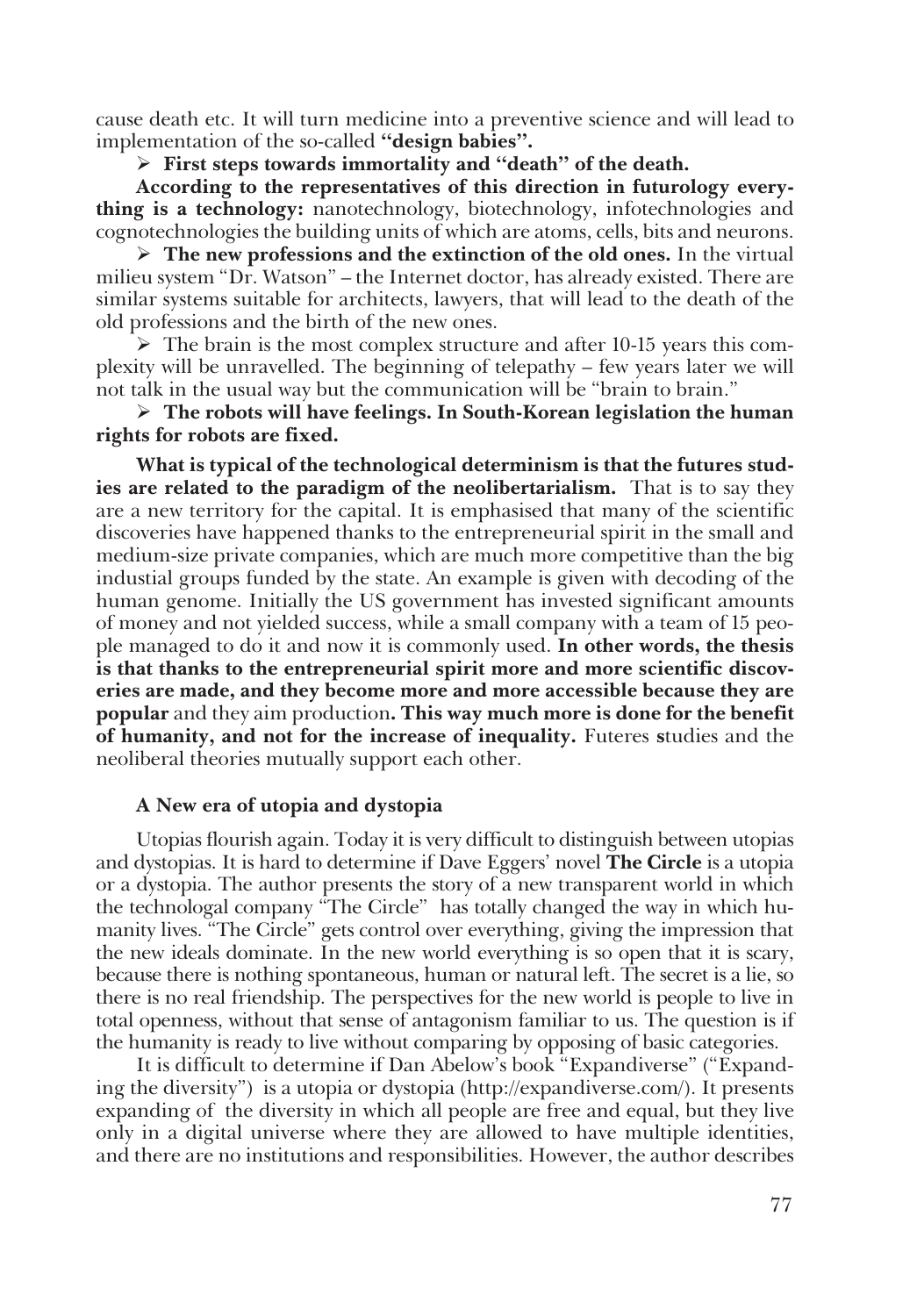only the positive scenarios. He defends the thesis that everyone can choose to be whatever s/he wants, but he refuses to play out the hypothetical scenarios – what would happen if someone chooses criminal and negative image. There is no answer to the question who bears the moral responsibility in that case.

#### **Dystopians from the science fiction**

Their value is that they are the opposite of the self-fulfilling predictions and they are self-protective. They sound so ominous that humanity or particular governments and social groups take measures against them in advance. Dystopias act in this mechanism. They very often become scenarios for Hollywood blockbusters. "The Day After Tomorrow" is about a scary climate change. The emblematic *1984* by Orwell (1) is about the super control, watching and programming of the behavior.

Zoltan Istvan (www.transhumanistwager.com/) believes that utopias do not provoke such dramaшсъ feelings as distopias do. If the issues for the society collapse and for the values are not raised hypothetically – there is no antagonism to point us the problems.

The movie "The Matrix" is a simulation theory, which aims to protect the human race from the machines – in order to keep the best of humanity and maintain balance. The movie **Gattaca** is based on the same principle concerning the genetic engineering. It raises our awareness and plays a preventive role, while **Elizeum** is dedicated to the social inequality.

**The relationship between science fiction and futurology today is stronger and there is a transfer of knowledge between them. Unlike a few years ago, when futurology would strongly distinguish itself from science fiction in order to keep its claims to be scientific, today it is not so.** The idea **of robots, mobile phones, even tablets** come from it. Science fiction is "the occurring truth" so the futurologists are becoming increasingly interested in it as a methodology for the future. Science fiction gives us a way to feel it, not to think about and to make strategies about the real hero, the plot, the most interesting scenarios for the future. The scientific texts acquire scientific inspection and actuality. They somehow mix the genres of the scientific approach of futurology and the science fiction. Eric Drexler in his book **Engines of creation** is among them.

Through the new trends in the futures studies/ futurology we can try to guess what the future of "the futures studies" would be. The dominant paradigm of late 20th c. and the beginning of the 21st century are the technological breakthroughs. That is why they have such a strong influence over futurology. We can argue that it is highly reflexive to the emerging trends. So, by tracking the main tendencies in it, we see the main directions of the scientific development as a whole. If futurology fails to construct a clear methodological and conceptual model, then it will seek other forms to prolong its existence, which will be beyond the scientific ones. This will place it in dependent position regarding outside trends and will jeopardize its scientific objectivity. Therefore it will be better if it turns to itself in order to define its criteria, which will transform it into science, subject, discipline or a field instead of following the commercial and marketing principles.